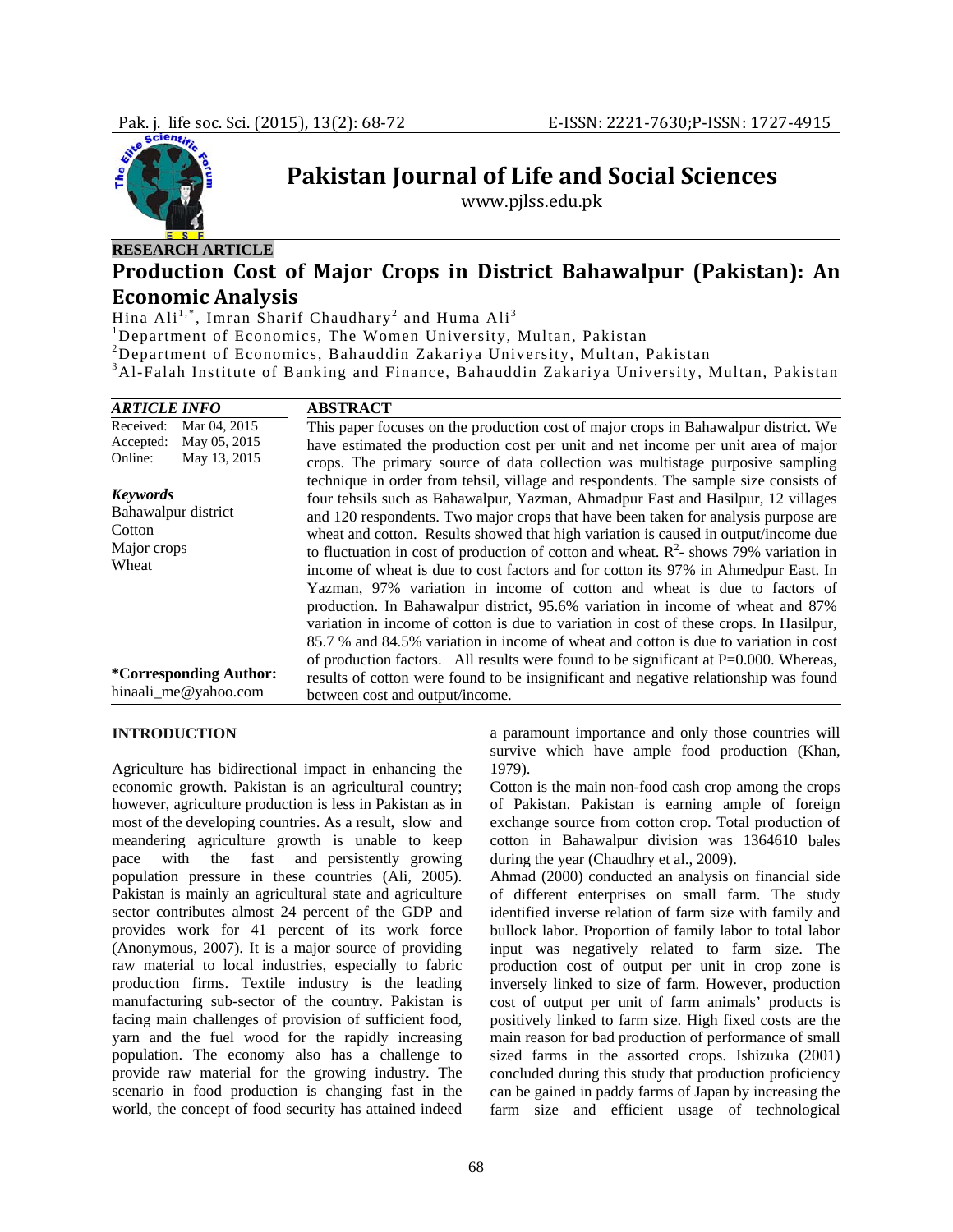machinery. The analysis shows that decrease in the amount of machines, development in the cropping structure and extension in farm size by using rented land are needed to diminish costs in paddy production. Deolalikar and Stephen (2003) confirmed the highly interrelated nature of input used for wheat crop, and the policies on it. The study suggested that an increase in the output of wheat and farm produced inputs will be caused by the increase in price of wheat. Increase in tractor use in response to decrease in tractor hire rates would lead to a decrease in the quantity, of hired and family male labor used, and an increase in family female labor used. Changes in rural wages clearly affected farm production as well as input choice. Labor was a key ingredient to agricultural production and its sparing use in the face of increases in wage rates was not fully compensated for by the use of other inputs. Finally, the speed with which different output and factors of production reacted to price and other agro ecological changes differed greatly. Tripathi (2006) observed the financial side of a group of three farms in middle hill and farms Tehri Garhwal district Utter Pardesh, India. Sample of 120 farms is used to collect data for the time period of 1987-88. The common methods of plant protection are not used. Net income and input-output ratio for middle areas and valleys areas are maximum. In valley areas except manure, all the input factors, point up a positive significant impact on crop production while in the middle hills no factor showed a considerable impact. Ahmad and Qureshi (2009) investigated technical efficiency in different categories of farm related to size of farm in the areas of Punjab. A negative association among output per acre and farm size was not found for all crops. The finding concluded that managerial proficiency of farming community is essential to enhance the yield. Fang and Beghin (2010) assessed the cost and advantages of selfadequacy policy, policy deformation by policy Analysis Matrix (PAM) in agricultural sector of China. They utilized the intuition of the simple Heckscher-Ohlin model. Agricultural protection revealed systematic pattern of input subsidy and output taxation through exchange rate overvaluation. Efficient protection model shows that the sector of rapeseed gained benefits of high protection. Ishizuka (2001) examined the Indo-Gangetic plains level production of wheat-rice. He estimated effective incentives and resource use efficiency. By efficient utilization of resources and gaining subsides indicate that cultivators of Indo Gangetic belt would gain significantly. Zhong and Lu (2012) explored the production of grain in China. China has comparative advantage in production grain. The study discovered that comparative advantage of China in production of grain crops considerably fluctuates across the region. The study shows that grain sector reformation and progressed resource allocation can

increase the grain yield level. Iqbal et al.(2013) investigated the determinants of high productivity of wheat in Pakistan in 1999-2000. The study analyzed the current unpredictability of wheat management practice of the farmer over the preceding season. The unpredictability is evaluated by the factors including average yield of wheat, weeding, irrigation and use of credit. The factors are assessed by applying paired ttests. A significant boost is observed in phosphoric fertilizer in wheat crop field. This method of chemical weed control is observed measure in all cropping zones**.** Salam et al. (2014) evaluated positive link between crop production and size of farm while inverse link between size of farm and per unit cost. They investigated that in tenure based farm group's tenant farmers come into view as more skillful while owner farmers having higher production cost were the least proficient with minimum crop production. Farmers having basic education have the maximum per acre productivity rate with the maximum production cost.

On the basis of above background and literature, this study was conducted to investigate the relationship between factors of cost of production and its income. Findings of this study will be useful for the farmers to determine the variation in output of crops due to variation in cost of inputs. Additionally, this study will also provide an insight to farmers about profit and cost of crops production.

#### **Concept and theoretical framework of cost function**

The nature of Cost refers to the Cost-Output relation during the short run and long run periods. The total expenditure which is made by the firm for the specific level of output is called production cost.

From the above discussions, it is clear that cost is related with output which is produced by the firm. So cost is a function of output.

We can express mathematically as

#### $C = f(q)$

Where, C=Costs of production, q= quantity of output.

#### **The nature of costs/costs concepts**

Different costs concepts which are most important in the study of the theory of cost are discussed in this section.

*Explicit cost* refers to the actual expenses of firm to employ, rent, or buy the input that are needed in production process. Such expenses include the labor wages, the price of hiring capital equipment, building rent, cost of raw material and partially completed products.

*Implicit Cost* means the worth of firm's production and inputs. Firm uses all the owned inputs in production process are included in its implicit cost. Implicit costs comprise the maximum salary that the industrialist may produce from any best option of employment.

*Opportunity cost* is the most favorable price that can be commanded by a factor of production which thus tends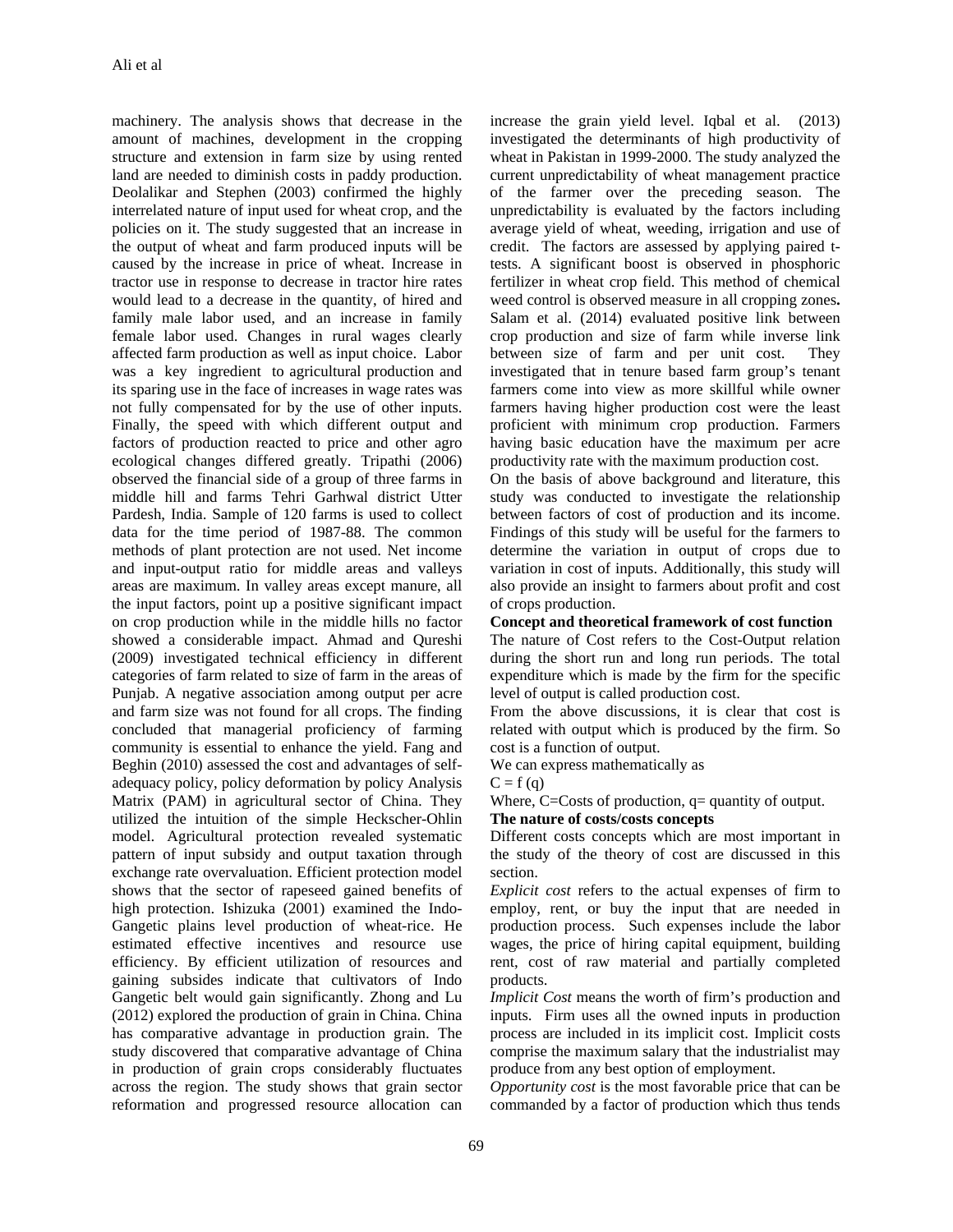to become the minimum cost at which that factor can be had an entrepreneur. In the words of Lipsey, "The opportunity cost of using any factor is what is currently foregone by using it."

*Fixed costs* are those costs which firm has to pay even without producing anything or at zero production level. The land, the factory building, the machinery and office equipment must be bought or rented. Fixed costs do not change with the level of output.

*Variable cost and Total Variable cost* is the one when the output level changes, variable cost also change. In production process the cost of raw materials is considered as variable cost. A boost in production would increase the total variable costs (TVC). The variable cost is per unit cost.

 $TVC = VC \times Q$ .

*Total cost* is sum of the total variable costs and the fixed costs is called total cost. Simply we can say that total cost is obtained by adding total variable and fixed costs. It is denoted by TC.

*Marginal cost* is the cost of producing an additional unit is called marginal cost. It is denoted by MC.

*Average cost* is Average fixed costs is represented by AFC are obtained by dividing fixed cost with output.

#### **Data and methodology**

In present study, both primary and secondary data have been used. Primary data has been collected through questionnaire from respondents and secondary data has been collected through available literature. Convenient sampling technique was used to select the respondents of the present study. Respondents were the farmers of four districts of Punjab viz. Yazman, Bahawalpur, Ahmadpur East and Hasilpur.

### **Empirical results and analysis**

In this analytical study, quadratic regression equations were used for nonlinearity function.

This equation for Wheat in Ahmad Pur East represents the effects of output on its cost. All the results are significant at all levels with p value=0.00. T values are shown in parentheses.  $R^2$  indicates that 79% variations in income is due to factors of cost of production. The coefficient of independent variables shows if Q increases 1% then cost increases 41.7%.

The results for wheat crop in Yazman are significant at 1% of probability level with P value  $= 0.002$ . T values are shown in parentheses.  $R^2$  indicates that 97% variations of variables. The coefficient of independent variable shows that cost increases 12.9% with an increase of Q 1%.

The results for wheat crop in Bahawalpur Tehsil are significant at 1% probability level. The value of  $\mathbb{R}^2$ indicates that 96% variations are present in variables. The coefficient of independent variable indicates that cost decrease 14.8% when Q increases of 1%.

The wheat crop in Hasilpur Tehsil results are significant at probability level of 1%. The value of  $\mathbb{R}^2$ shows that

**Table 1: Regression results for Bahawalpur District for wheat and cotton crops** 

| Tehsils    | Crops                   |                             |  |
|------------|-------------------------|-----------------------------|--|
|            | Wheat                   | Cotton                      |  |
| Ahmadpur   | $C = -19083 + 41.7Q$    | $C = 6217 - 108 Q +$        |  |
| East       | $-0.0131Q^2$            | $0.00730Q^2$                |  |
|            | $T = (-3.63) (4.92)$ (- | $T = (2.39) (-0.21) (2.97)$ |  |
|            | 3.86                    | $R^2 = 97.3 %$              |  |
|            | $R^2 = 78.8\%$          |                             |  |
| Yazman     | $C = -2383 + 12.9Q -$   | $C = 3205 + 5.14Q +$        |  |
|            | 0.00106Q <sup>2</sup>   | $0.002$ Q <sup>2</sup>      |  |
|            | $T = (-1.07) (3.44)$ (- | $T = (1.24) (1.12) (0.99)$  |  |
|            | (0.69)                  | $R^2 = 96.9\%$              |  |
|            | $R^2 = 96.8\%$          |                             |  |
| Bahawalpur | $C = 12861 - 14.8 Q$    | $C = -18326 + 48.6Q -$      |  |
|            | $+0.0112Q^2$            | 0.00979Q <sup>2</sup>       |  |
|            | $T = (2.04) (-1.32)$    | $T = (-2.13) (2.17)$ (-     |  |
|            | (2.26)                  | 1.07)                       |  |
|            | $R^2 = 95.9$            | $R^2 = 87.2$                |  |
| Hasilpur   | $C = -51114 + 78Q -$    | $C = 1329 + 22.6Q -$        |  |
|            | 0.0249Q <sup>2</sup>    | $0.0106Q^2$                 |  |
|            | $T = (-2.51) (2.63)$ (- | $T = (0.28) (1.90) (-1.44)$ |  |
|            | 2.31)                   | $R^2 = 85.4$                |  |
|            | $R^2 = 86.6$            |                             |  |

87% variations are present in variables. The coefficient of independent variable shows that cost increases 78% with the increases of Q 1%.

The results of the equation for cotton in Ahmad Pur East show that difference between cost and production are non- significant with  $P=0.834$ . T values are shown in parentheses.  $\mathbb{R}^2$  indicates 97% variations of variables. The coefficient of independent variables shows that 1.08% decreases of cost by the increase of Q 1%.

Equation shows that results of cotton crop in Yazman are significant at all probability levels. The value of  $R<sup>2</sup>$ indicates that 97% variations of variables. The coefficient of independent variable indicates that cost increase 5.14% when Q increases of 1%.

The results showed that there were significant differences between cost and production of wheat in Bahawalpur Tehsil at 1% probability level.  $R^2$ value indicates that 87% variations of variables. The coefficient of independent variable shows that cost increases 48.6% with an increase of Q 1%.

The results in Hasilpur Tehsil relating to total cost and production of cotton crop is significant at 1% of probability level. The value of  $\overline{R}^2$  also indicates that there were 80% variations of variables. The coefficient of independent variable shows that cost increases 22.6% with the increase of Q1%.

#### **DISCUSSION**

The present study analyzed economic analysis of production cost of major crops in District Bahawalpur. Four Tehsils such as Bahawalpur, Yazman, Hasilpur,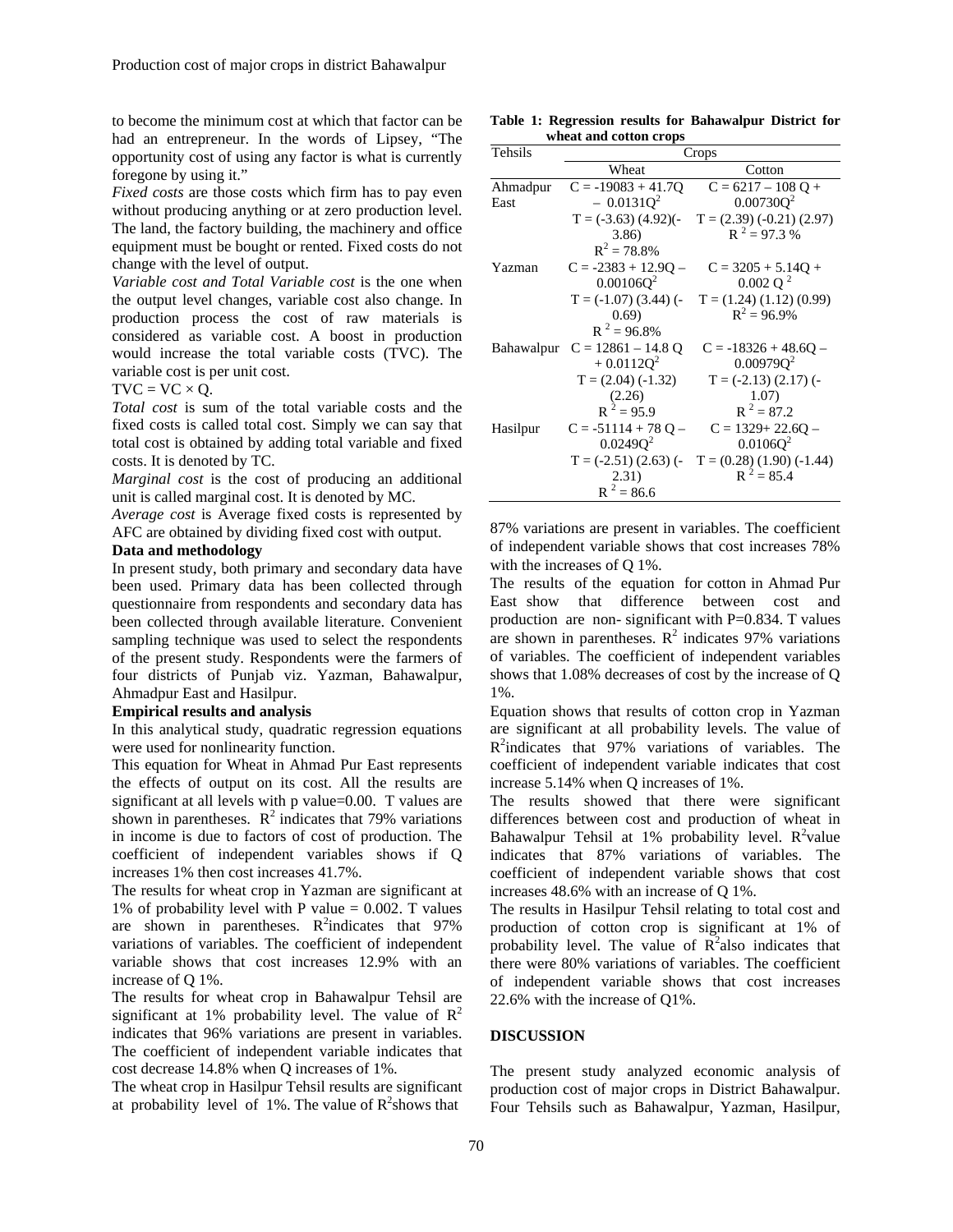Ahmadpur East and three villages from Tehsil were selected for data collection.

Average income of cotton per acre was amounted to Rs. 24666.4, 24882.9, 22252.2 and 23633.2 for Bahawalpur, Yazman, Hasilpur and Ahmadpur East respectively and on average amounted to Rs. 23858.7 per acre. Similarly, average cost per acre for cotton was calculated as Rs. 15326, 15210, 13337 and 14421 for Bahawalpur, Yazman, Hasilpur and Ahmadpur East, respectively. However, net income of cotton crop per acre was calculated as Rs.9340.4, 9672.9, 8915.2 and 9212.2 for Bahawalpur, Yazman, Hasilpur, and Ahmadpur East, respectively.

The cost per 40 kg of cotton was calculated to Rs. 13.82, 13.25, 13.34, and 13.45 in Bahawalpur, Yazman, Hasilpur, and Ahmadpur East Tehsil respectively. Average income per 40 kg came to Rs. 22.25, 21.68, 22.25 and 22.05 for respective Tehsils; Bahawalpur, Yazman, Hasilpur, and Ahmadpur East. Thus, the average income per 40 kg was greater than average cost per 40 kg for all Tehsils. So it is profitable for all farmers to grow cotton crop in Bahawalpur District.

Results of cost and income are in accordance with previous studies conducted by different researchers (Iqbal et al., 2013; Saleem and Jami, 2013; Salam et al., 2014).

The average income per of wheat per acre is amounted to Rs. 12916.5, 11560.0, 12145.3 and 12497.2 for Bahawalpur, Yazman, Hasilpur, and Ahmadpur East respectively. On the other side, average cost of wheat per acre was calculated as Rs. 8763, 7458, 9110 and 9219.1 for Bahawalpur, Yazman, Hasilpur, and Ahmadpur East, respectively. Thus, the net income of wheat per acre was achieved as Rs. 4153.5, 4102, 3035.3 and 3278.1 for Bahawalpur, Yazman,Hasilpur, and Ahmadpur East respectively. However, the average cost per 40 kg was calculated to Rs. 6.7, 6.45, 7.19 and 7.34 for Bahawalpur, Yazman, Hasilpur, and Ahmadpur East respectively while the average income per 40 kg came to Rs. 9.88 for Bahawalpur, 10.0 for Yazman, 9.89 for Hasilpur and 9.95 for Ahmadpur East. Thus, the average income per 40 kg is greater than average cost per 40 kg in each Tehsil which shows an evident that it is profitable to all farmers in each Tehsil to grow wheat crop.

Results of cost and income if wheat are in accordance with previous studies conducted by different scholars like Ishizuka (2001).

The picture of overall results shows that in Ahamdpur East, the total cost of wheat is positively influenced by output while the cost of cotton crop is affected negatively. However, in Yazman and Hasilpur tehsils, the cost of both cotton and wheat crops are increased as output increased. In Bahawalpur Tehsil, the cost of wheat crop is negatively influenced and the cost of cotton is positively affected by the quantity of output.

The reasons of negative effect on cost might be occurred because the use of low cost input i.e. organic fertilizer instead of chemical fertilizer and better management of labor and judicious use of available resources in the cropped area. These farmers also have their own farm machinery (cultivator, harrow and tractor etc.) and ado pt extensive/horizontal farming system. Furthermore, negative effect means that the cost of production is inversely related to the output per unit cropped area. However, these results are similar with the results of Ahmad (1990) who reported that per unit production cost is negatively related to the farm size. Further, the cost of the inputs declined with an increase in the farm size resulting thereby, a decline in the output per unit area (Bhatti and Soomro, 1996).

It is clear from the analysis that cotton crop stands first for its higher net income than wheat which stands at second position in Bahawalpur District. However, both the crops compete with each other for land, water and other resources. It is evident from the results that among these two crops cotton is more beneficial for farmers because it has more net income as compared to wheat crop in Bahawalpur District.

### **Conclusion**

The overall picture of the results shows that in Ahmadpur East Tehsil, the total cost of wheat production is positively influenced by output whilst the cost of cotton crop is affected negatively. However, in Yazman and Hasilpur Tehsils, the cost production of both cotton and wheat crops are increased as output increased. In Bahawalpur Tehsil, the cost of wheat crop is negatively influenced and the cost of cotton is positively affected by the quantity of output. The reasons of negative effect on cost might be occurred because the use of low cost input i.e. organic fertilizer instead of chemical fertilizer and better management of labor and judicious use of available resources in the cropped area. It is also observed that these farmers have their own farm machinery (cultivator, harrow and tractor etc.) and adopt the extensive/horizontal farming system at their farms.

#### **Acknowledgements**

We would like to thank Prof. Dr. Hakoomat Ali (Department of Agriculture, Agronomy, Bahauddin Zakariya University, Multan) and anonymous referees for helpful comments on an earlier draft of the paper. Thanks are also due to the Dr. Shakeel Ahmad (Department of Agriculture, Agronomy, Bahauddin Zakariya University, Multan) and Dr. Muhammad Zahir Faridi (Department of Economics, Bahauddin Zakariya University, Multan).

## **REFERENCES**

Ahmad B, 1990. Economics of various enterprises on small farms. In: Proceedings of National